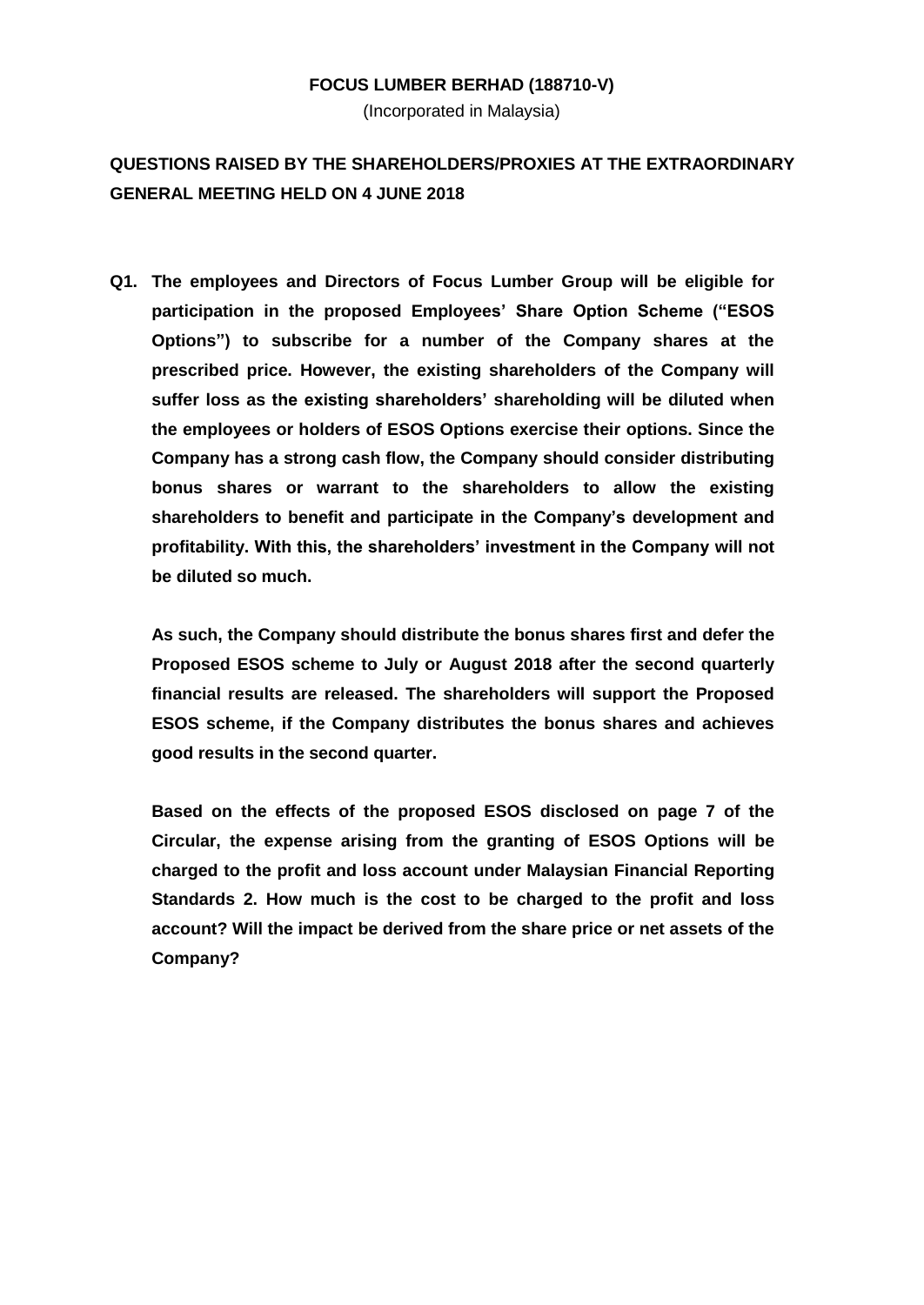A1. The purpose of the Proposed ESOS Options is to reward the employees of the Company. Whether the Company distributes the bonus shares or warrant before or after the proposed ESOS, the dilution of the shareholders' investment will be the same. The Company also rewards its shareholders through the payment of dividend. The Company has normally declared one interim dividend in a year as the Company needs to manage the cash flow for future capital expenditures and contingencies.

Resolution 1 of the meeting is mainly on the proposed establishment of an ESOS scheme, whilst Resolutions 2 to 7 are the proposed allocation of ESOS Options to the respective Directors of the Company. Therefore, the interested Directors will abstain from voting on the resolution pertaining to their respective allocations as well as allocation to persons connected to them.

The Board of Directors notes the shareholders' concern and has decided to withdraw Resolutions 2 to 7 for the proposed allocation of ESOS options to the respective Directors. Since the ESOS options are for the employees' benefits, the Company will proceed to seek shareholders' approval on Resolution 1 for the proposed establishment of an ESOS scheme for the Company to grant the options to the eligible employees.

The potential impact of the recognition of the said expenses on the earning per share is difficult to determine at this juncture. The potential impact is dependent on the option price offered to the employees and also the number of shares exercised by the employees. The fair value of the ESOS Options is calculated based on binomial option pricing model and determined after taking into consideration the historical volatility of the Company's shares, the risk-free rate, the exercise price payable upon exercise of the ESOS Options and the time expiry of the ESOS Options.